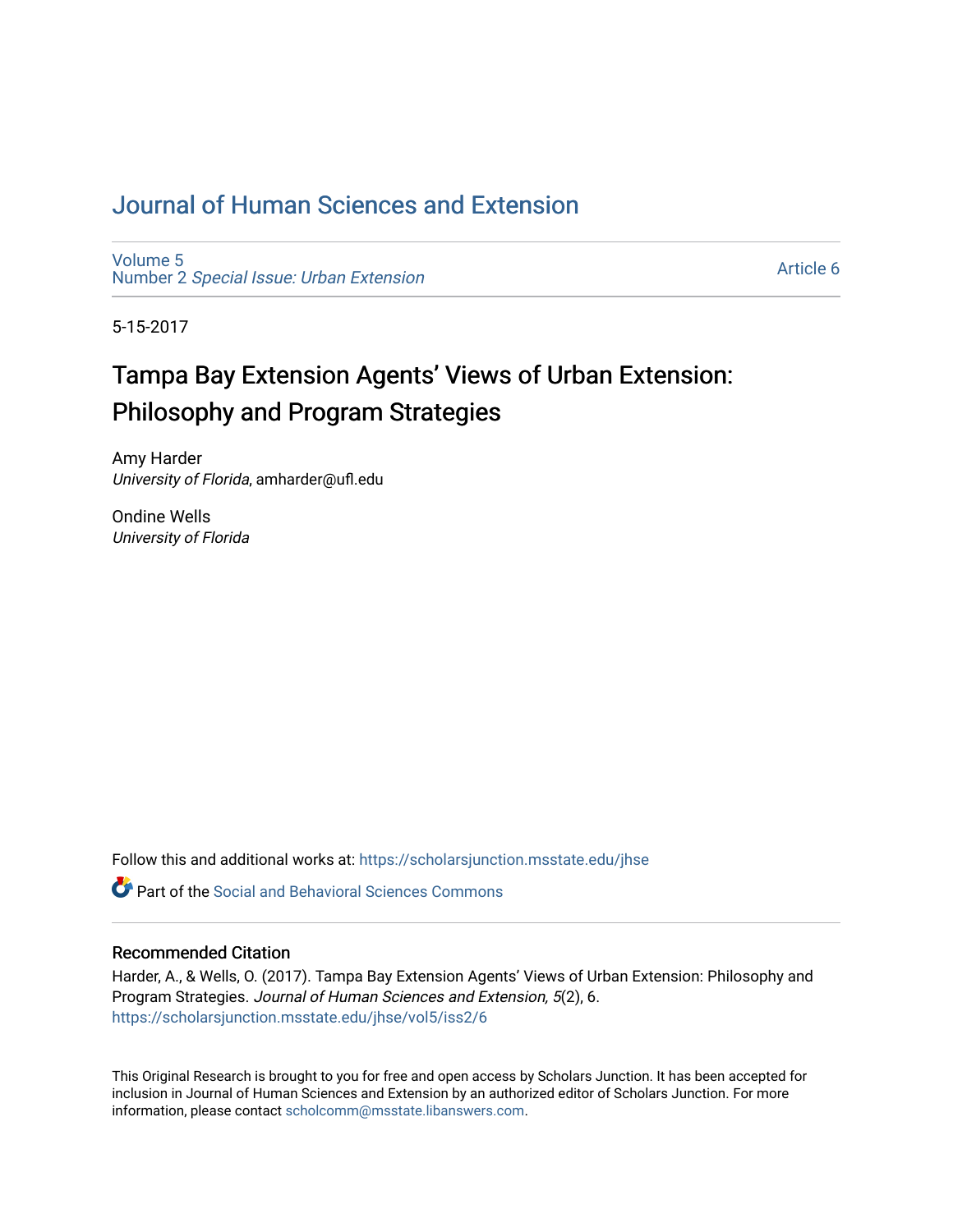## **Tampa Bay Extension Agents' Views of Urban Extension: Philosophy and Program Strategies**

**Amy Harder Ondine Wells**  *University of Florida* 

*The purpose of this article was to explore the concept of urban Extension as perceived by Extension agents within the Tampa Bay area, one of Florida's fastest growing metropolitan areas. From a theoretical perspective, it is critical to understand Extension agents' beliefs about urban Extension because behaviors are directly related to attitudes (Ajzen, 2012). In 2016, a qualitative investigation was undertaken to explore the perspectives of 23 agents working within the Tampa Bay area. Results showed the majority of agents believed that context and client needs are unique for urban Extension, and that to a lesser extent, unique agent expertise is required. Further, these beliefs impacted how agents reported their approach to programming, with an emphasis on providing convenience and seeking partnerships. Difficulties were identified related to identifying the role of Extension in a resource-rich environment of service providers, which contributed to the existence of a perceived disconnect between urban audiences and Extension. Opportunities exist for Extension leadership to provide strategic organizational support that will enhance agents' abilities to succeed in the metropolitan environment.*

*Keywords:* metropolitan, programming, theory of planned behavior, partnerships

## **Introduction**

The influence of the United States' changing population on how and where Extension implements its mission has become a national conversation. Extension professionals are seeking to develop and implement strategies that will allow Extension to maximize and demonstrate its potential impact in all locations and for all people. This desire has generally been met with a recognition that the original model of Extension was designed to meet the needs of a very different era and it is now time to determine the best model(s) moving forward. New networks such as the National Urban Extension Leaders and the Western Center for Metropolitan Extension and Research have embraced the challenge and have been instrumental in creating the space to have conversations about how Extension should be functioning to meet the needs of 21st century America.

Direct correspondence to Amy Harder at amharder@ufl.edu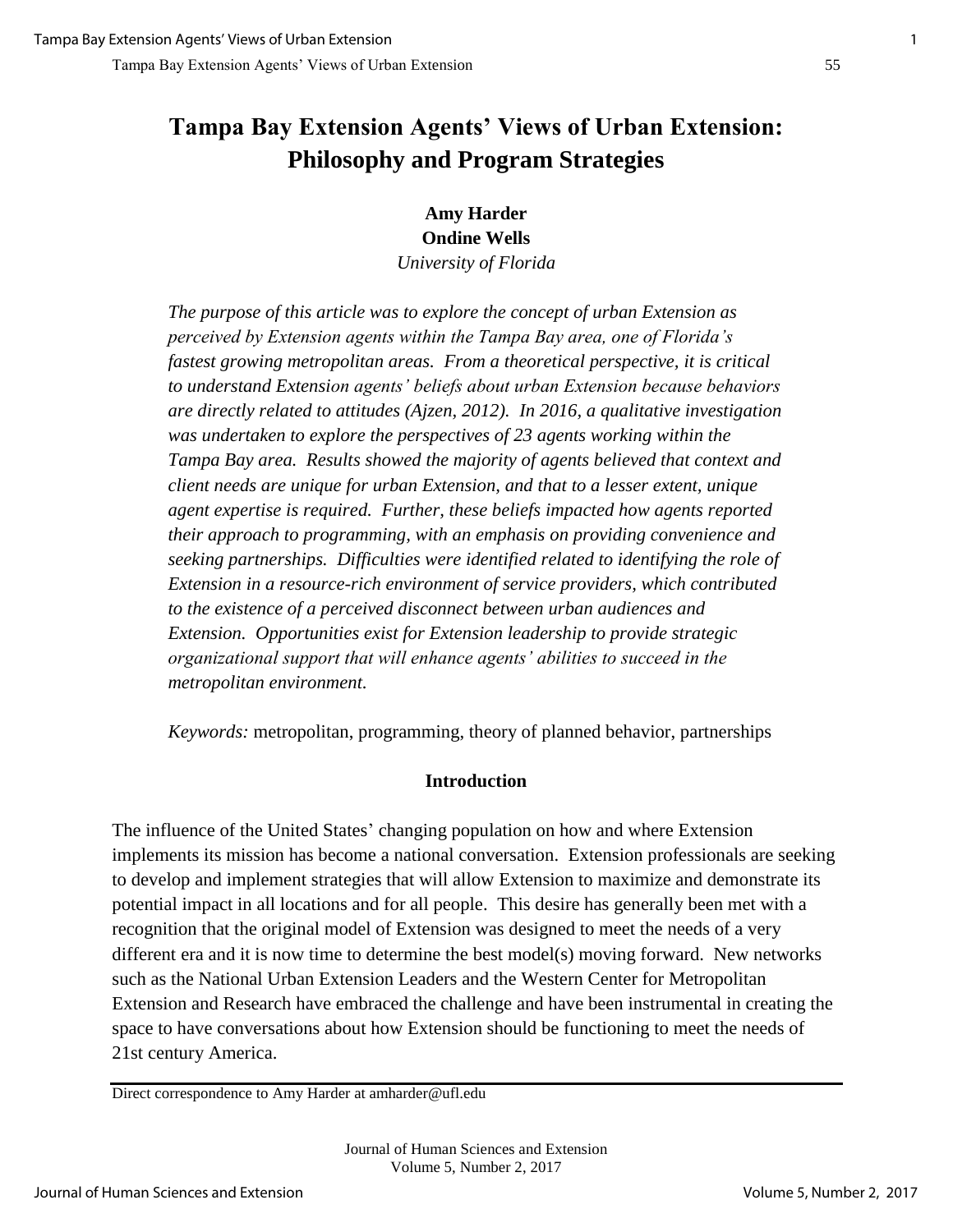At the University of Florida (UF), the conversation has focused on developing a strategic plan for Extension in metropolitan areas. In 2014, a select group of Extension faculty across administrative and agent ranks within the Institute of Food and Agricultural Sciences (IFAS) was convened as an Urban Extension Task Force by the Dean of the Florida Cooperative Extension Service. Amongst the goals for that Task Force were charges to build an urban program that collectively strengthened all of UF/IFAS Extension and to develop key principles for urban Extension. What resulted is known as the Strategic Plan for Extension in Metropolitan Regions, a framework that "identifies a series of quantifiable steps that guide activities and resources to accomplish predetermined outcomes, along with a suggested time frame for implementation and the responsible agency or partnership" (UF/IFAS Extension, 2015, p. 1).

The Strategic Plan (UF/IFAS Extension, 2015) is a comprehensive document which outlines essential elements and performance indicators in the following four areas: (a) institution, (b) resources, (c) partnerships, and (d) implementation. The Strategic Plan is available in its entirety at http://extadmin.ifas.ufl.edu/urban.shtml. Upon completed development of the Strategic Plan, the UF/IFAS Extension leadership team held a retreat to determine the best course of action given the numerous possibilities presented in the Strategic Plan. One outcome of that retreat was the decision to conduct an extensive needs assessment within Florida's four major metropolitan hubs (Jacksonville, Miami, Orlando, and Tampa) to collect the data needed to drive decisions related to the implementation of the Strategic Plan. The 18-month project is ongoing and focuses on collecting data from county Extension faculty and staff as a primary method to assess and prioritize the gaps between where UF/IFAS Extension currently is and the optimal performance indicators in the Strategic Plan. The approach is designed to support the informed allocation of resources as UF/IFAS Extension works to sustain and enhance the quality of human life for all Floridians.

Recognizing the importance of Extension agents within the UF/IFAS Extension system, the needs assessment process in each metropolitan area begins with the goal of discovering what the local agents think about Extension in an urban environment. From a theoretical perspective, it is critical to understand Extension agents' beliefs about urban Extension because behaviors are directly related to attitudes (Ajzen, 2012). According to the Theory of Planned Behavior (Ajzen, 2012), a behavior occurs as the result of intention. Intention is influenced most closely by a person's attitude toward the behavior, social pressure related to the behavior (subjective norm), and the person's belief about his or her ability to perform the behavior (Ajzen, 2006) (see Figure 1). Antecedents of these variables are behavioral beliefs, which describe what a person believes will happen as a result of engaging in the behavior; normative beliefs, which describe what a person believes he or she is expected to do by those who are important to him or her; and control beliefs, which describe what a person believes are factors supporting or hindering the behavior (Ajzen, 2012).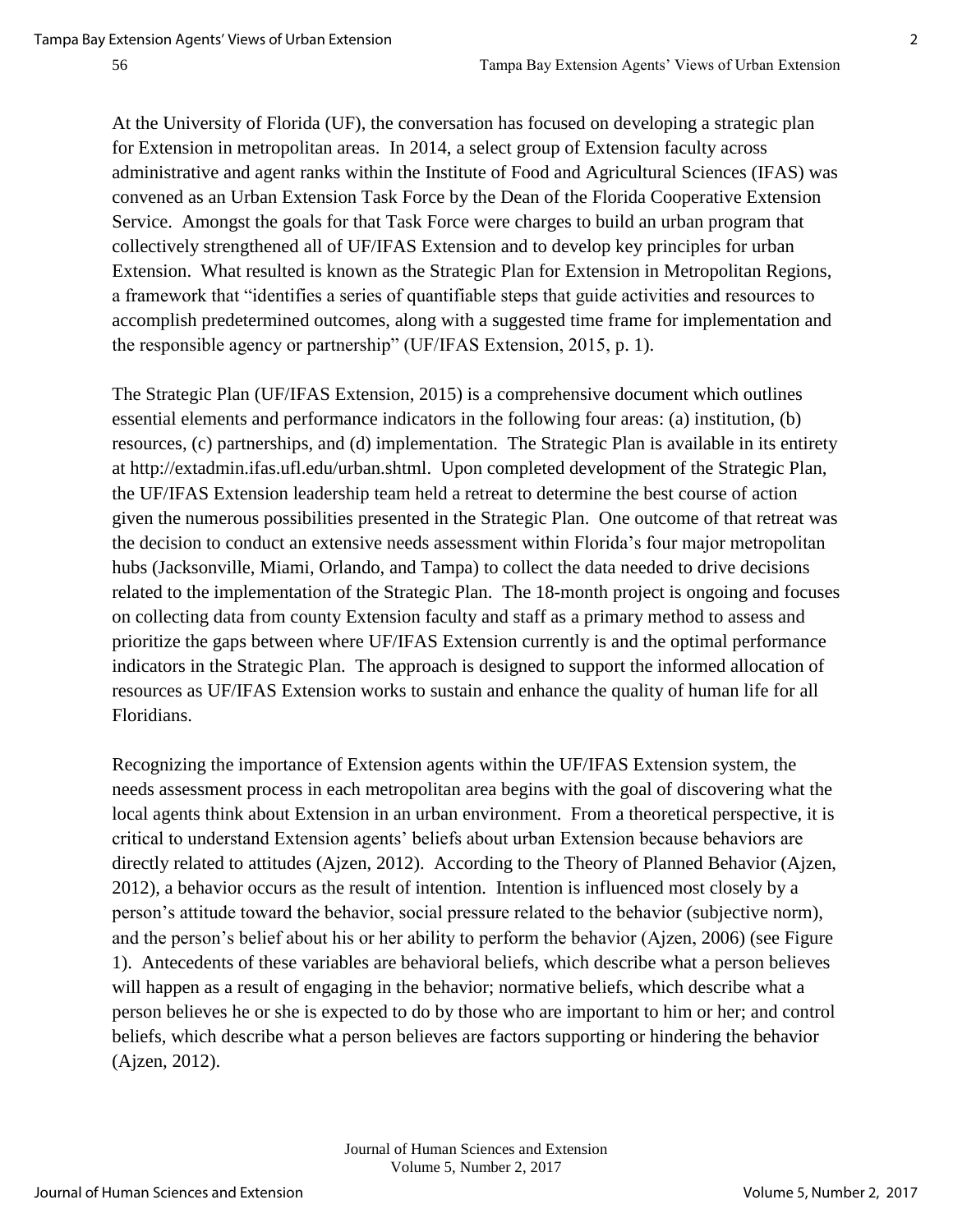

For example, an Extension agent who believes that partnerships are critical to Extension's success in an urban area, feels positive social pressure to engage in partnerships, and believes he or she is capable of cultivating partnerships is far more likely to do so than someone who has fewer positive factors contributing to behavioral intention. Tying this theory back to the UF/IFAS Extension needs assessment project, investigating Extension agents' attitudes and beliefs about urban Extension and what is possible within the urban environment offers insight into how they will actually perform in their roles; therefore, it is prudent to examine agents' perspectives about their work as a central component of any discussion about urban Extension. Toward that end, the purpose of this article is to explore the concept of urban Extension as perceived by Extension agents within the Tampa Bay area, one of Florida's fastest growing metropolitan areas.

#### **Methods**

#### **Study Design**

Merriam and Tisdell (2016) identified a basic qualitative study as appropriate when researchers are "interested in (a) how people interpret their experiences, (b) how they construct their worlds, and (c) what meaning they attribute to their experiences" (p. 24). We felt strongly that it was imperative to begin any discussion about urban Extension by listening to the experiences of the Extension professionals who work in metropolitan areas every day and so followed the basic qualitative study approach.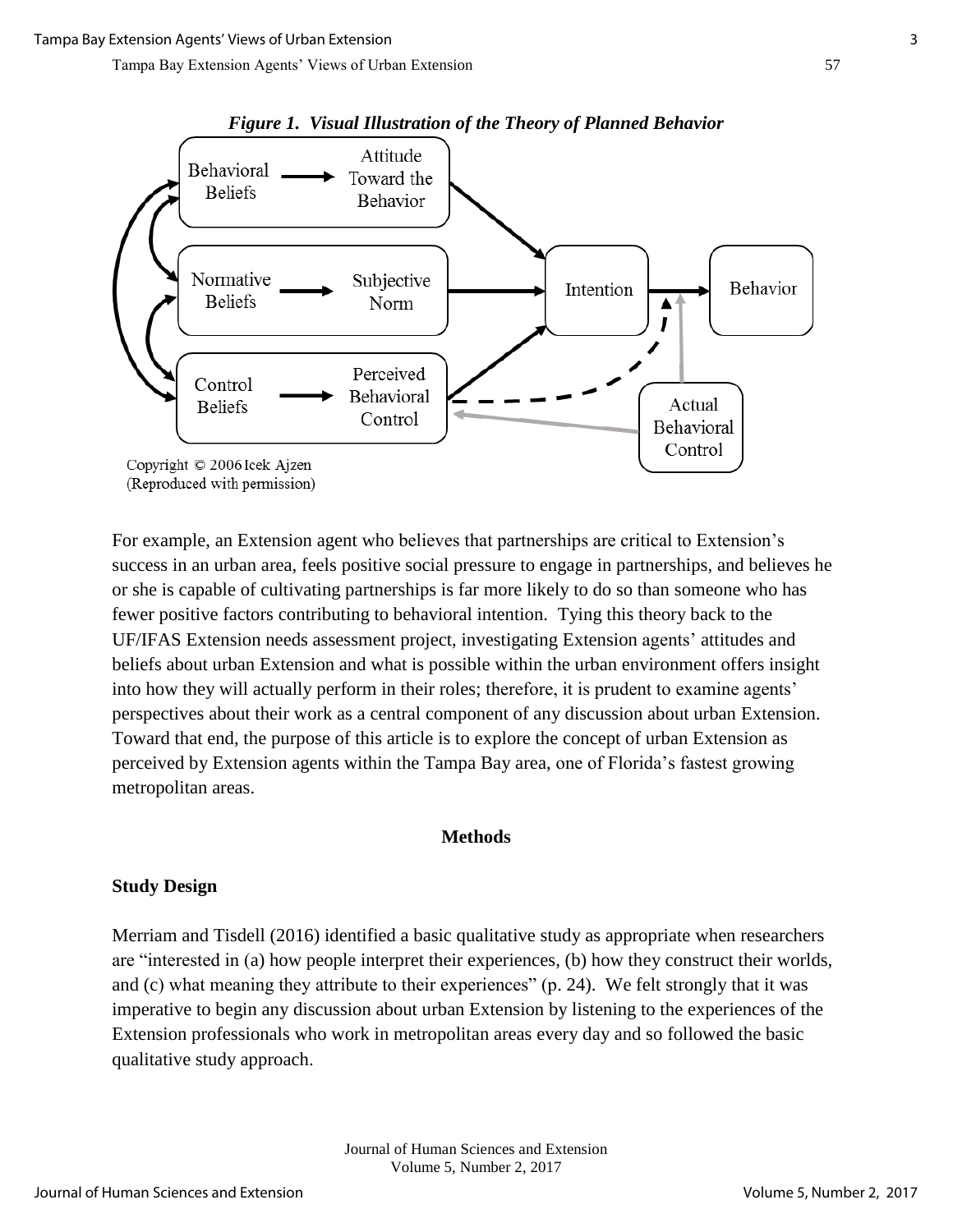#### **Context**

The Tampa Bay metropolitan area is located on the Gulf coast of Florida, approximately halfway down the state's western border. According to the Florida Metropolitan Planning Organization Advisory Council (2010), the Tampa Bay-St. Petersburg urbanized area is estimated at 2,441,770 people. Table 1 describes the population, racial, and ethnic composition of the Tampa Bay-St. Petersburg urbanized area (U.S. Census Bureau, 2010, 2015).

|                        | Race  |          |       |        |               |            | Hispanic Origin |           |
|------------------------|-------|----------|-------|--------|---------------|------------|-----------------|-----------|
|                        |       |          |       |        | <b>Native</b> |            |                 | White     |
|                        |       |          |       |        | Hawaiian      | American   |                 | alone,    |
|                        |       | Black or |       | Two or | and other     | Indian and |                 | not       |
|                        |       | African  |       | more   | Pacific       | Alaska     | Hispanic        | Hispanic  |
| Area                   | White | American | Asian | races  | Islander      | Native     | or Latino       | or Latino |
| Hillsborough           |       |          |       |        |               |            |                 |           |
| County                 | 75.0  | 17.7     | 4.1   | 2.6    | 0.1           | 0.5        | 27.0            | 51.0      |
| <b>Pinellas County</b> | 82.9  | 11.0     | 3.5   | 2.1    | 0.1           | 0.4        | 9.1             | 74.9      |
| Pasco County           | 89.1  | 5.8      | 2.5   | 2.1    | 0.1           | 0.4        | 14.0            | 76.5      |
| Tampa                  | 62.9  | 26.2     | 3.4   | 3.2    | 0.1           | 0.4        | 23.1            | 46.3      |
| St. Petersburg         | 68.7  | 23.9     | 3.2   | 2.5    | 0.1           | 0.3        | 6.6             | 64.3      |
| Clearwater             | 79.8  | 10.9     | 2.1   | 2.4    | 0.1           | 0.5        | 14.2            | 71.1      |
| <b>United States</b>   | 77.1  | 13.3     | 5.6   | 2.6    | 0.2           | 1.2        | 17.6            | 61.6      |

*Table 1. Race and Hispanic Origin (Percent) by County and City in the Tampa Bay Area* 

The U.S. Census Bureau's (2010) definition of an urbanized area including 50,000 or more people was used to delineate the boundaries of the Tampa Bay-St. Petersburg urbanized area. The urbanized area included the cities of Tampa, St. Petersburg, and Clearwater as well as smaller unincorporated areas (see Figure 2); locally, the urbanized area is most commonly referred to as the Tampa Bay metropolitan area and will be referred to in this article simply as the Tampa Bay area. Portions of three counties (Hillsborough, Pinellas, and Pasco) were included in the urbanized area. The main Extension office for each county is identified with a star in Figure 2, which illustrates where the office is located in relation to the urbanized areas. All of these counties were included in the study.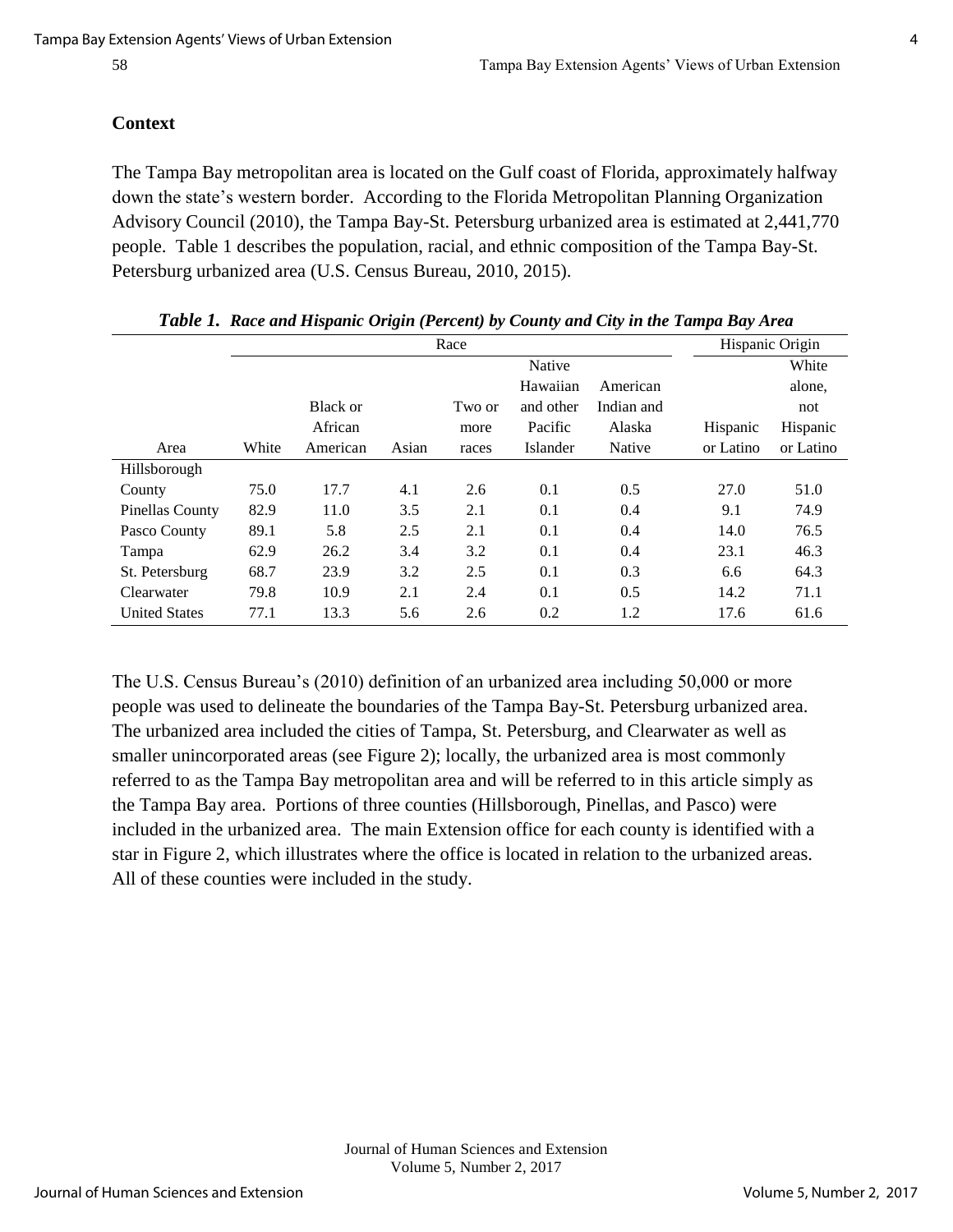

*Figure 2. Boundaries of the Tampa-St. Petersburg Urbanized Area for 2000 and 2010*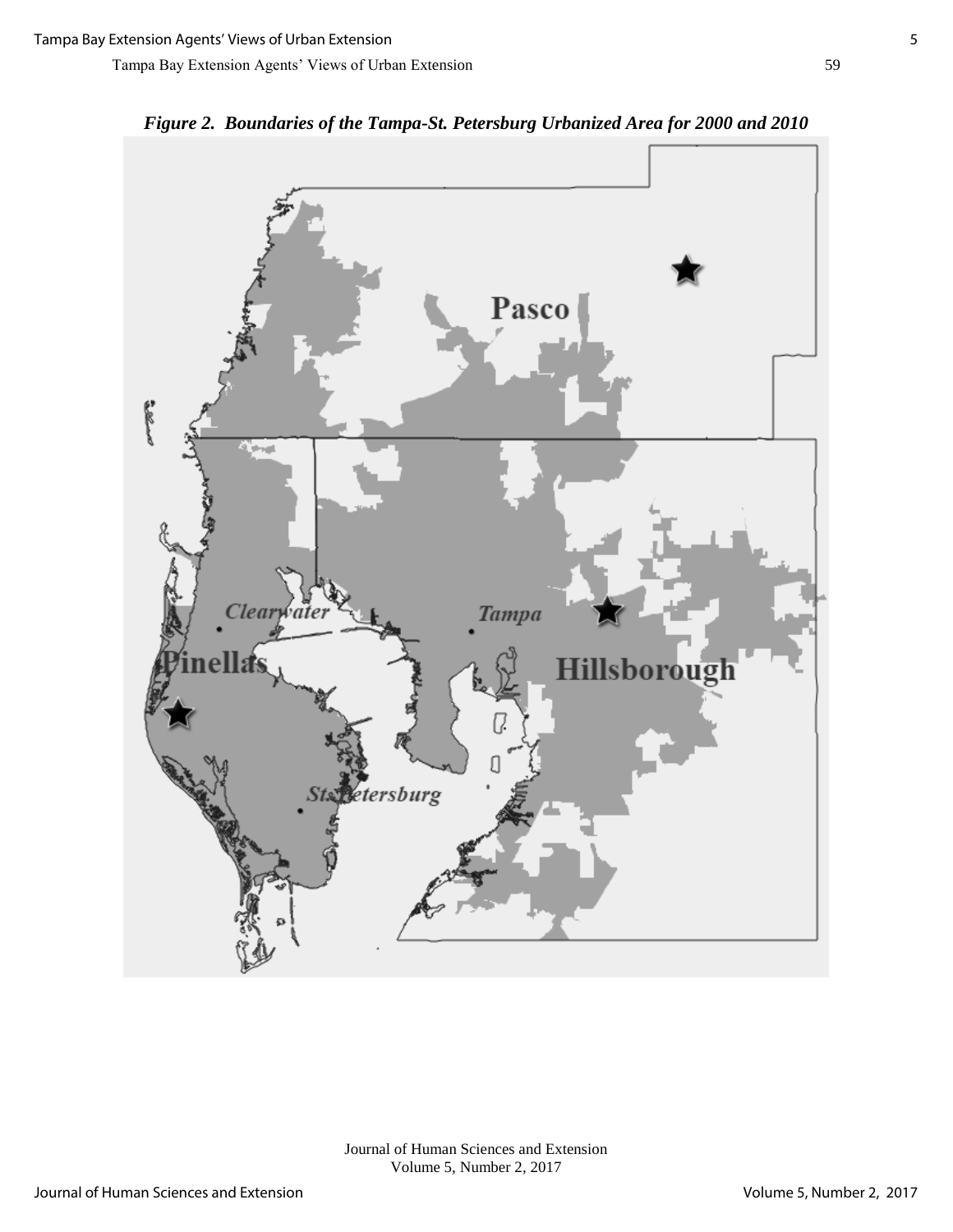### **Participant Recruitment**

Potential participants for the research were identified by asking the County Extension Directors (CEDs) for Hillsborough, Pasco, and Pinellas counties to provide a list of agents whom they thought should be interviewed. The CEDs were also invited to participate, which resulted in a total of 25 potential participants. Each potential participant received an introductory email from one of the researchers and a copy of the informed consent. Of the invited, 23 individuals agreed to participate in the research, one individual declined, and one individual failed to respond.

Given the need to protect the confidentiality of study participants, only a summary of group characteristics is provided. The majority of participants were female. Agents represented a wide range of ages and experience, spanning all four ranks within the University of Florida promotion and permanent status system. All major program areas were represented. A few agents had multicounty assignments, but most were assigned to a single county. The greatest number of participants were from Hillsborough County, while the fewest were from Pasco County, which is consistent with the size of the county faculty in all three locations. Pseudonyms have been assigned to further protect the confidentiality of participants when providing quotes in the findings section.

#### **Data Collection**

A semi-structured interview guide (Merriam & Tisdell, 2016) was used to collect data. Participants were asked to describe, "What do you think of when you hear the term 'urban Extension' or think of Extension working in a metropolitan area?" Probing questions were used as appropriate. Additional questions were included in the interview guide, but that data was not reported in this article. Questions covered four categories derived from the Strategic Plan for Extension in Metropolitan Regions (UF/IFAS Extension, 2015): (a) institution, (b) resources, (c) partnerships, and (d) implementation.

Data collection occurred between July and September 2016. Twenty-two interviews were conducted over the phone, and one interview was conducted in person. All interviews were audio recorded and ranged in length from 31 to 155 minutes with an average of 60 minutes. Transcriptions of each interview were created by one of the researchers, reviewed for accuracy, and then sent to the participant for member checking (Lincoln & Guba, 1985). Any revisions suggested by participants as a result of member checking were accepted.

## **Data Analysis**

Data were analyzed using the constant comparative method (Merriam & Tisdell, 2016) of analysis. Each participant's response was read carefully, and codes were assigned to key

> Journal of Human Sciences and Extension Volume 5, Number 2, 2017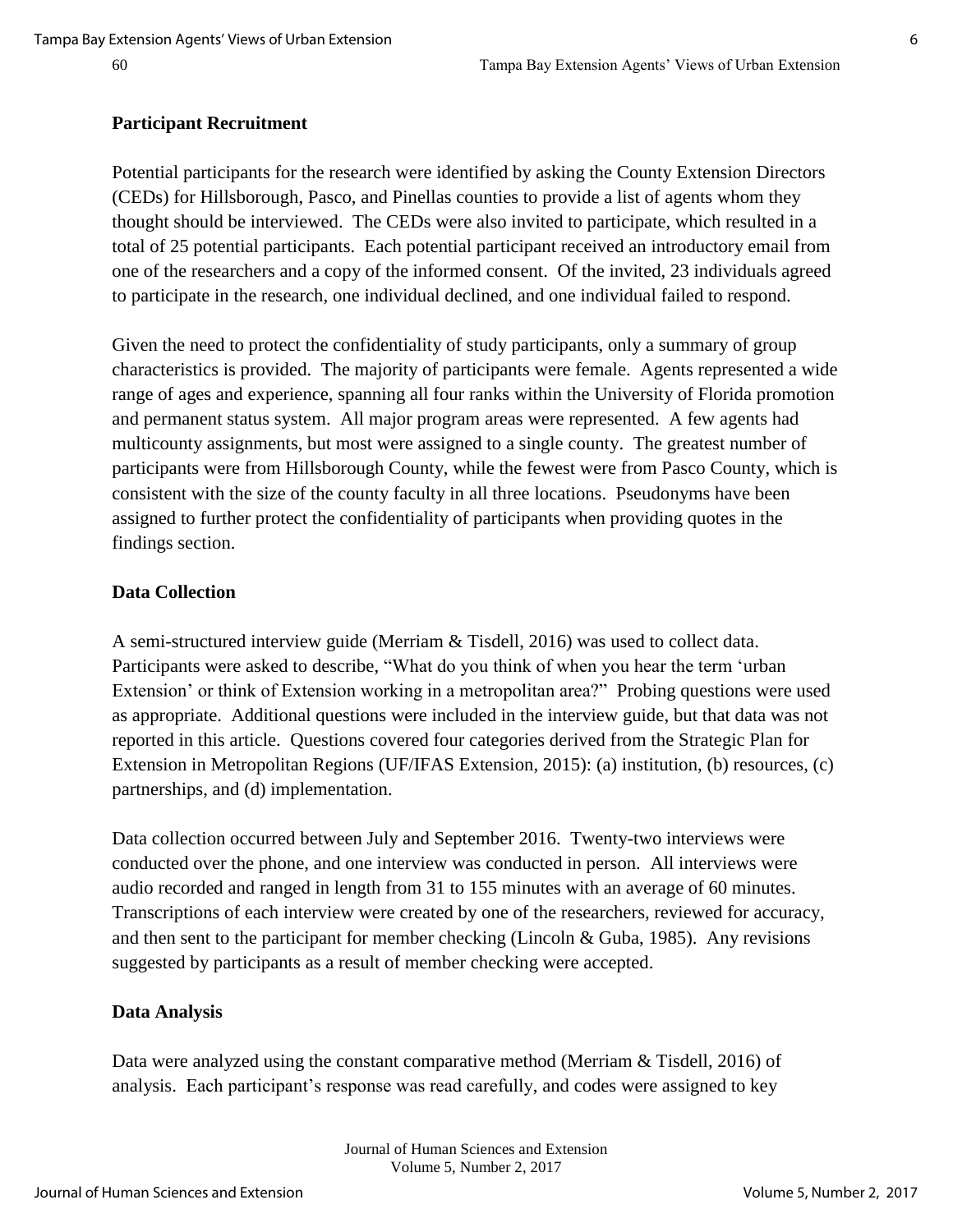phrases. Simultaneously, memos were kept as recommended by Yin (2011), which helped to organize the codes into meaningful concepts and categories.

In addition to conducting member checks to improve the trustworthiness of the research, we have provided a detailed description of the context and extensively used quotes within the findings to aid the reader in making transferability judgments (Lincoln & Guba, 1985). An audit trail was created to address dependability and confirmability (Lincoln & Guba, 1985). Audit trail records include (a) audio recordings of each interview, (b) interview transcriptions, (c) member checking correspondence, (d) memos, (e) coded transcripts, and (f) written correspondence between the authors during and after data collection. Finally, the use of multiple sources and different investigators allowed for triangulation of the data as recommended by Lincoln and Guba (1985) to address credibility.

We recognize the potential for our personal biases to influence the research. The lead author is a strong supporter of Cooperative Extension, but particularly of Extension agents. She, like Seevers, Graham, and Conklin (2007), believes agents are the most important part of the Extension system and has prior experience as a 4-H agent in a rapidly urbanizing county in Colorado. The second author, also a strong supporter of Cooperative Extension, worked in the state office for a UF/IFAS Extension program for two years and has worked collaboratively with Extension agents throughout the state on a variety of projects. Adhering to the trustworthiness procedures outlined by Lincoln and Guba (1985) and described in the preceding text was important to guard against our biases skewing the findings.

#### **Findings**

The experiences of Extension agents working in the Tampa Bay area are best viewed through their philosophical views and the program strategies they implement as an outgrowth of their beliefs. Accordingly, the findings have been separated to explore each major theme and its subthemes. Agents' philosophical views of urban Extension and urban areas are presented before program strategies, consistent with Ajzen's (2012) theory that people's behaviors are influenced by their attitudes and beliefs. The data for this study revealed connections did exist between philosophical views and program strategies used within the urban environment. Beliefs about context were the most influential drivers of program strategies as shown in Figure 3.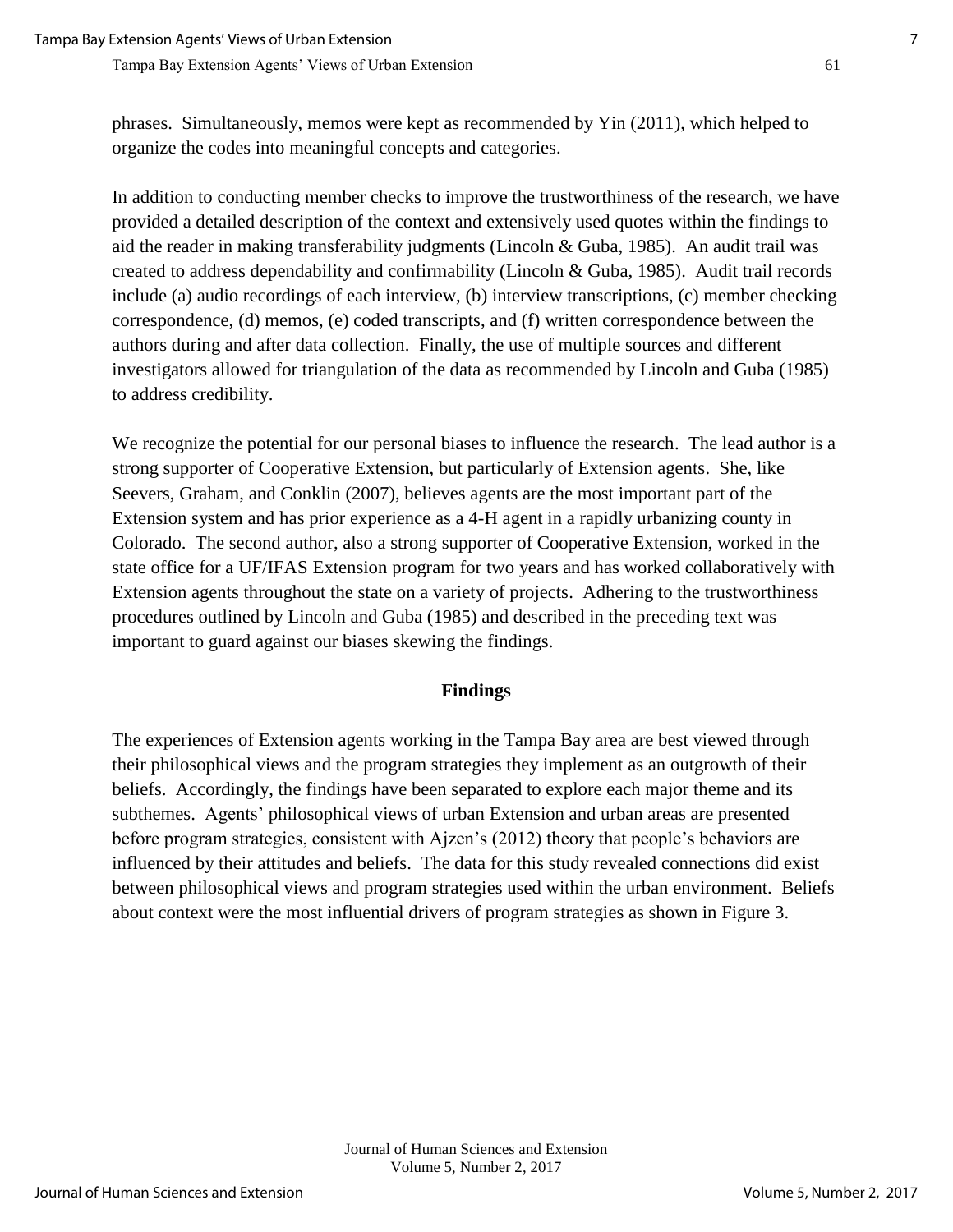

*Figure 3. Conceptualized Connections Between Philosophical Views of Urban Extension and Program Strategies* 

## **Philosophical Views of Urban Extension**

The Oxford Dictionary (2016) defines philosophy as "a theory or attitude that acts as a guiding principle for behavior" ("Noun," para. 1). Agents working within the Tampa Bay metropolitan area tended to espouse one of two attitudes about urban Extension. Agents either felt Extension in urban areas was the same as Extension anywhere else, or agents believed in the uniqueness of urban Extension. At times, agents acknowledged some unique differences but believed Extension was the same in spite of those differences.

Agents who believed Extension was the same everywhere discussed similar programming needs across contexts as evidence supporting their viewpoints. Tracy asked, "Is there really a difference?" and explained the program requests received from urban audiences did not differ from those received from rural audiences. Similarities in programming needs were identified for 4-H, health, and wellness. Bill said, "I think most of the programs that Extension has right now can fit very easily into an urban environment with just a little bit of adjustment in the way that we approach the problems we face." Concern was expressed about differentiating Extension contexts, as indicated when Tracy asked, "When they are pushing this urban versus rural, are we really doing a favor or dissatisfaction to a lot of our programs by separating them?"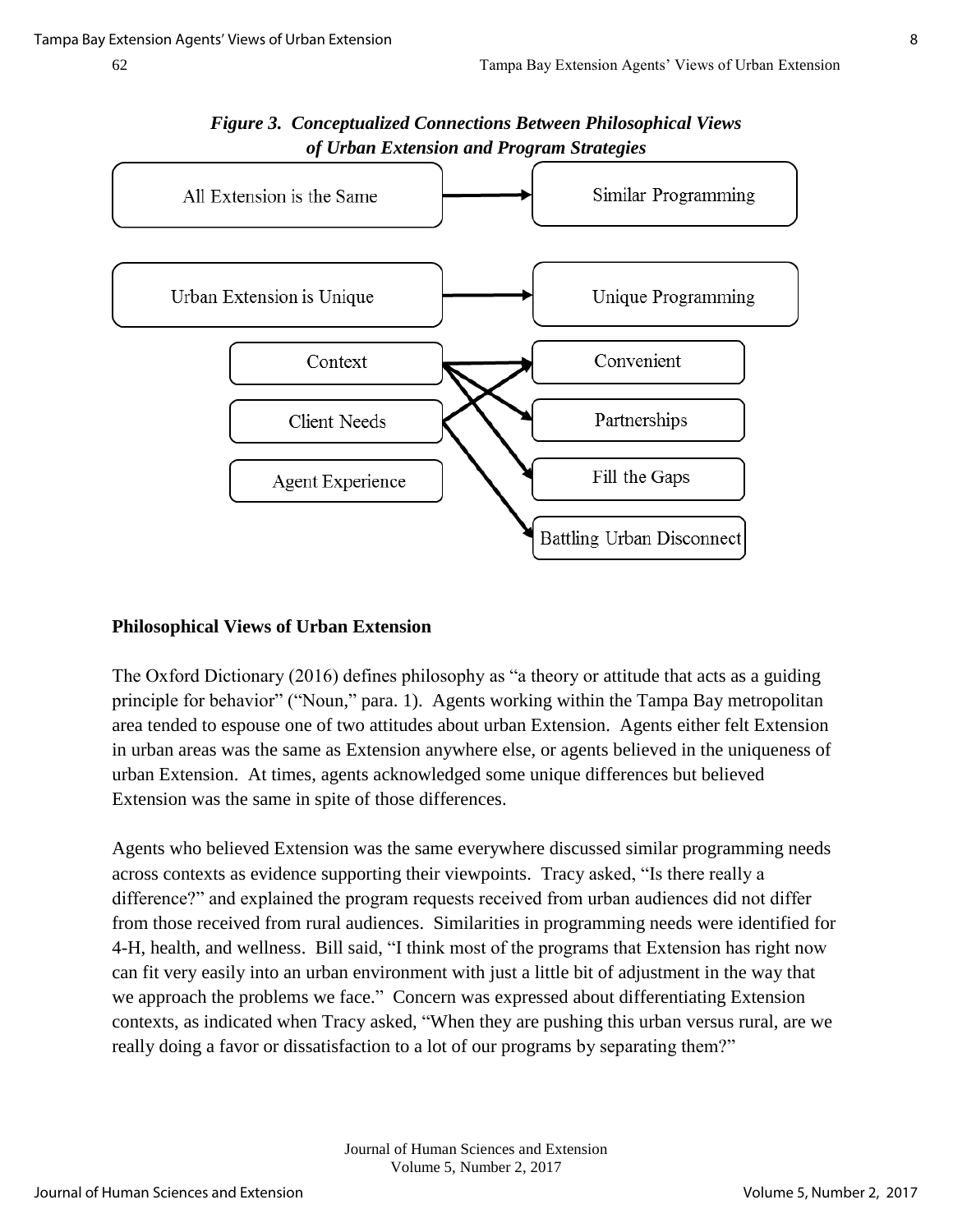In contrast, the uniqueness of urban Extension was articulated by the majority of interviewed agents. That uniqueness was explained in terms of unique context, unique clientele needs, and unique agent expertise. Variation in how the agents viewed each of those subthemes existed.

**Context.** The urban context was described as unique in several ways. Carla and Betty described the urban context as the "inner city" and "the suburbs" (Betty). High population density was identified as another unique characteristic by multiple agents. In the Tampa Bay area, Pinellas County is particularly unique in that it is "so densely populated and built out, there really is not a demarcation of urban versus rural" anymore (Kristin). Sarah expressed a desire for research and publications geared toward the "urban environment" to address the educational needs of people engaging in agriculture on the limited land available in the highly populated areas. Additionally, Bill noted differences in population density create differences in "environmental needs relative to types of loads and frequencies of pollution events."

The presence of high numbers of other service providers within the urban context was also mentioned as a unique characteristic, with Kristin describing the Tampa Bay area as "resourcerich." Bill expressed "a need for social coordination" between service providers. Owen shared, "I think about how we're not the only game in town—there's a lot of different partners doing a lot of different things, quite a few with missions quite similar to Extension." The Boys and Girls Club and the Health Department were identified as examples of providers with similar missions.

**Clientele needs.** Agents described the uniqueness of clientele needs within the Tampa Bay area. Leila shared a historical perspective, noting the expectation from years ago was to conduct traditionally focused programs but then as times changed, "it was a lot easier to do focus groups and find out where the needs were and be able to develop the programs to target those particular needs. And it was kind of obvious that the needs on the east [rural] side were different from the west [urban] side."

The differences in clientele needs led Sophia to "tailor" her programs to fit each audience. An example was provided by Heidi, who explained, "For me, its youth programs that are not solely animal-based. So, bringing in projects that interest, and that kids in the city can do."

**Agent expertise.** To a lesser extent, the need for unique agent expertise was expressed. The Tampa Bay area already has a regional urban sustainability agent, a unique position within UF/IFAS Extension, as well as an urban forestry agent. Additionally, interest in hiring new agents with expertise in city planning, job creation, business development, and engineering was expressed. Sarah described how the lack of space available to run commercial agricultural operations created a significant need for expertise in landscape maintenance. While heavily urbanized counties might have less of a need for a traditional production agriculture agent, there is an increasing demand for agents with expertise in small-scale farms, the cottage food industry, and backyard poultry.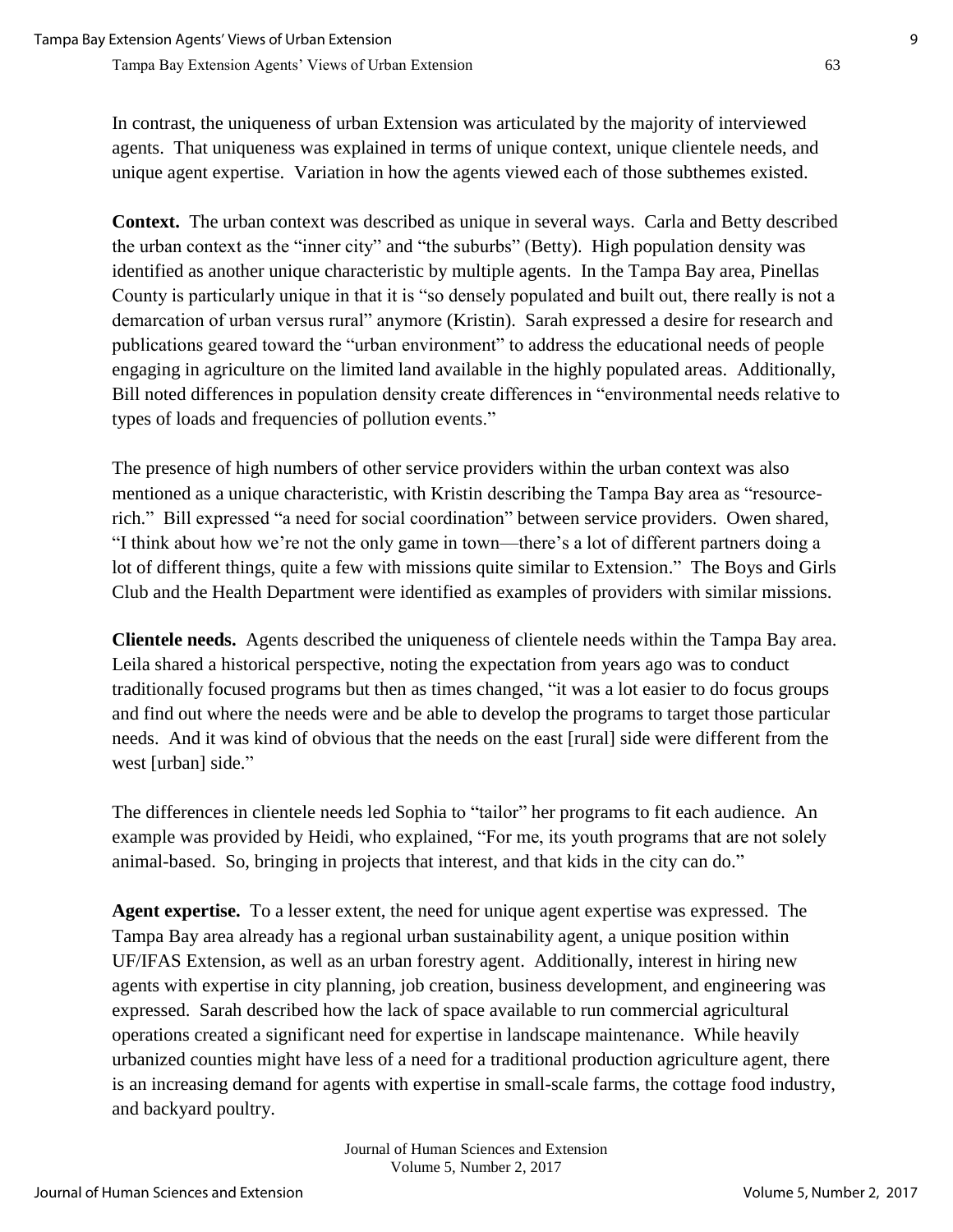## **Program Strategies**

Almost every agent interviewed answered the question, "What do you think of when you hear the term 'urban Extension' or think of Extension working in a metropolitan area?" Agents were asked to describe aspects of how he or she approached programming, which makes sense given the relationship between attitudes, beliefs, and behavior theorized by Ajzen (2012). Consistent with the philosophical views described by agents, operational program strategies ranged from traditional to highly innovative.

**Convenient.** The need to make Extension convenient in urban areas was prevalent in the data. Agents in the Tampa Bay area continue to conduct "traditional face-to-face classes" (Cynthia), but some are held away from the Extension office at places like libraries. Mia explained, "We have bricks and mortar, but that's not necessarily where we offer the programs because when you're in an urban office, you have to go to the people." Potential clientele are deterred by the perceived distance to the office from their residence; Erica felt clientele "think we're all light years away—that it's far too far for them to drive." Yet Erica also admitted, "Honestly, I love it when we can teach a class here because I can get 100 people in our conference center and teach them in one hour. If I go to other places in the county, I may have 20 or 30 people and then I also have travel time. So I understand people's concerns about driving a distance." Transportation and accessibility barriers were identified, with Betty noting the county office was "not really accessible to a lot of the clientele that is considered an urban audience" due to a lack of convenient public transportation options, such as a bus route. The idea of opening an Extension satellite office in a "heavily urbanized area" (Owen) had been discussed by one county, with the concept that Extension could have "a little store with a lot of information where people could go in and we could be right in the urban area where maybe it's a Wi-Fi hotspot where people could come in with their coffee" (Owen). Although the concept began as a joke, that office eventually came to see "how it really might make sense" (Owen). Such an idea would integrate traditional face-to-face delivery with an innovative location; a hybrid between old and new strategies.

**Partnerships.** Providing education to the highly populated Tampa Bay area was described as a challenge by Alexis: "You know we have close to a million people in my county and I'm one person. So it's like how do we reach, we're still one person whether we're reaching 3,000 people or 3 million." Forming partnerships was a strategy used to address the challenge. Agents referenced working with local contacts such as food banks, churches, and Boys and Girls Clubs. Another agent partnered with a large university in Tampa to host educational films. Working in this manner allows Extension to "leverage their presence and to get more visibility for the value of Extension overall" (Kristin).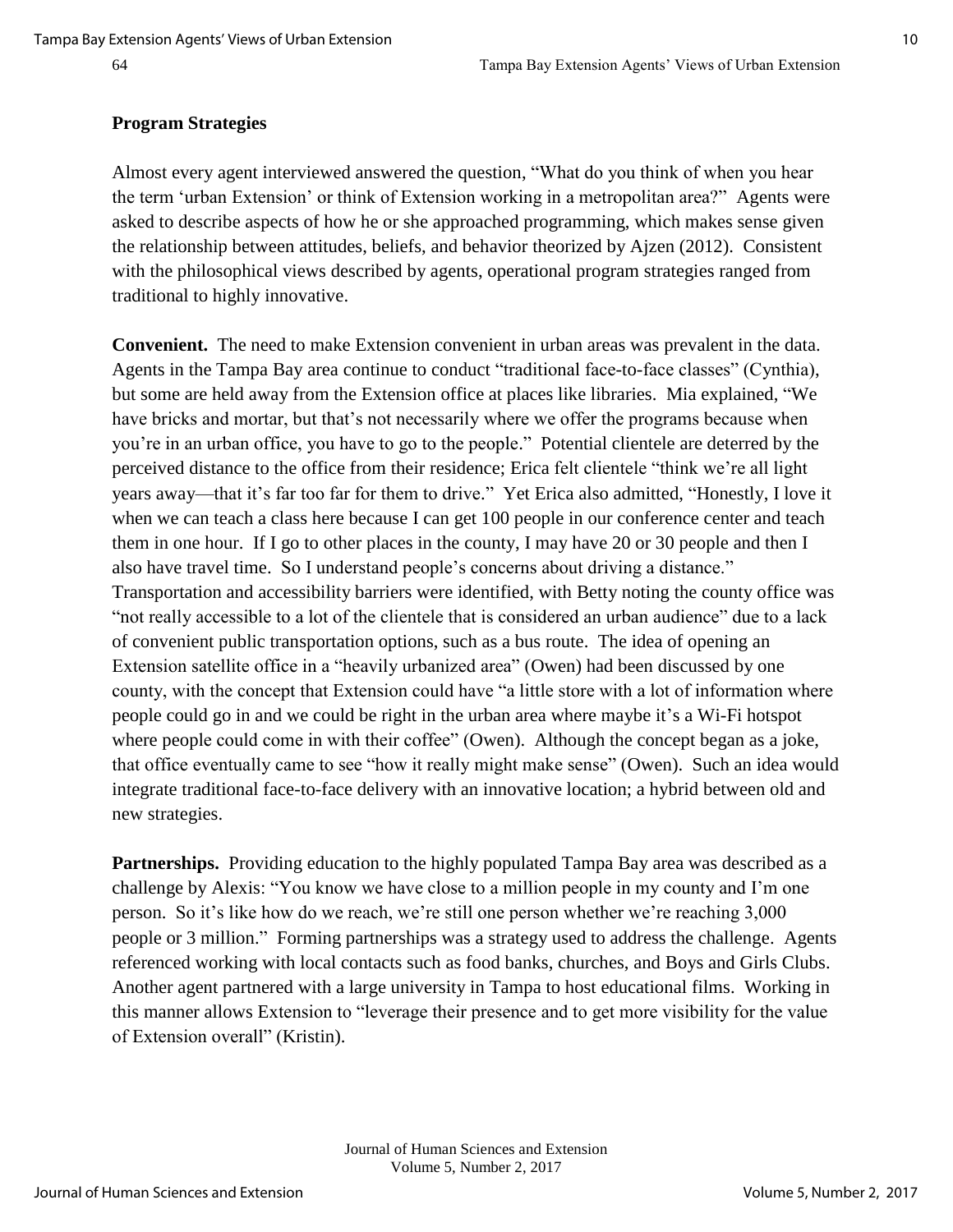**Filling the gaps.** Related to the idea of developing partnerships was a strategy for Extension agents to fill the gaps rather than compete with other service providers. The idea that Extension should be "establishing themselves as a niche provider of services for which there might be a gap" (Kristin) resonated with multiple participants. Tracy described finding the niche as "tweaking the program for the space that's available" so as not to overlap with other youth service providers. However, Owen described the tension of working in a pluralistic Extension system, sharing, "People talk about it in terms of almost, as if we're in competition with [other service providers]." The difficulty of filling the gaps was articulated by Mia: "We are very rich in resources so trying to kind of carve out a niche for Extension and what we offer can be a big challenge in an urban area."

**Urban disconnect.** The challenge for Extension to have a clear identity within the urban setting is compounded by the existence of an urban disconnect. Most urban residents lack awareness of Extension as a resource. Alexis expressed the frustration of being able to easily reach the "choir people" (as in "preaching to the choir") but not being able to attract other residents for whom "the information is relevant and important." Partly, this was attributed to the tendency for urban populations to obtain "more information from share groups and online sources" (Cynthia), which was noted as a condition impacting Extension's programming and relevancy.

The extent to which urban populations can be disconnected from Extension was highlighted in an anecdote shared by an agent: "A lot of the people we were talking to and coming into our classes just don't know what Extension is. I had somebody in a class at a library the other day. I mentioned Extension, but I didn't give the full elevator speech telling them exactly what it was in that particular case because I had a lot of material to cover. And she came up to me afterwards and said, 'I always hear of Extension, but I didn't know what it was and I thought it was some kind of secret society or clique or something like that" (Bill).

As a result, that agent now always dedicates time to explaining Extension to new clientele as a strategy for combatting the urban disconnect. Ironically, other strategies designed to increase Extension's visibility in the Tampa Bay area were noted to further confuse urban clientele. Working with partnerships and teaching at off-site locations caused "the whole branding thing [to get] lost" (Mia). Mia felt, "People really just don't know and can't get a grasp on Extension."

## **Discussion**

The primary purpose of this study was to explore metropolitan Extension agents' views of the concept of urban Extension. An important question inherent within that purpose was to establish whether agents even believed urban Extension was a unique concept within the broader spectrum of Extension. The majority of agents within the Tampa Bay area identified unique aspects they associated with the concept of urban Extension, supporting the importance of local, state, and national efforts to examine how best to carry out the Extension mission in metropolitan areas.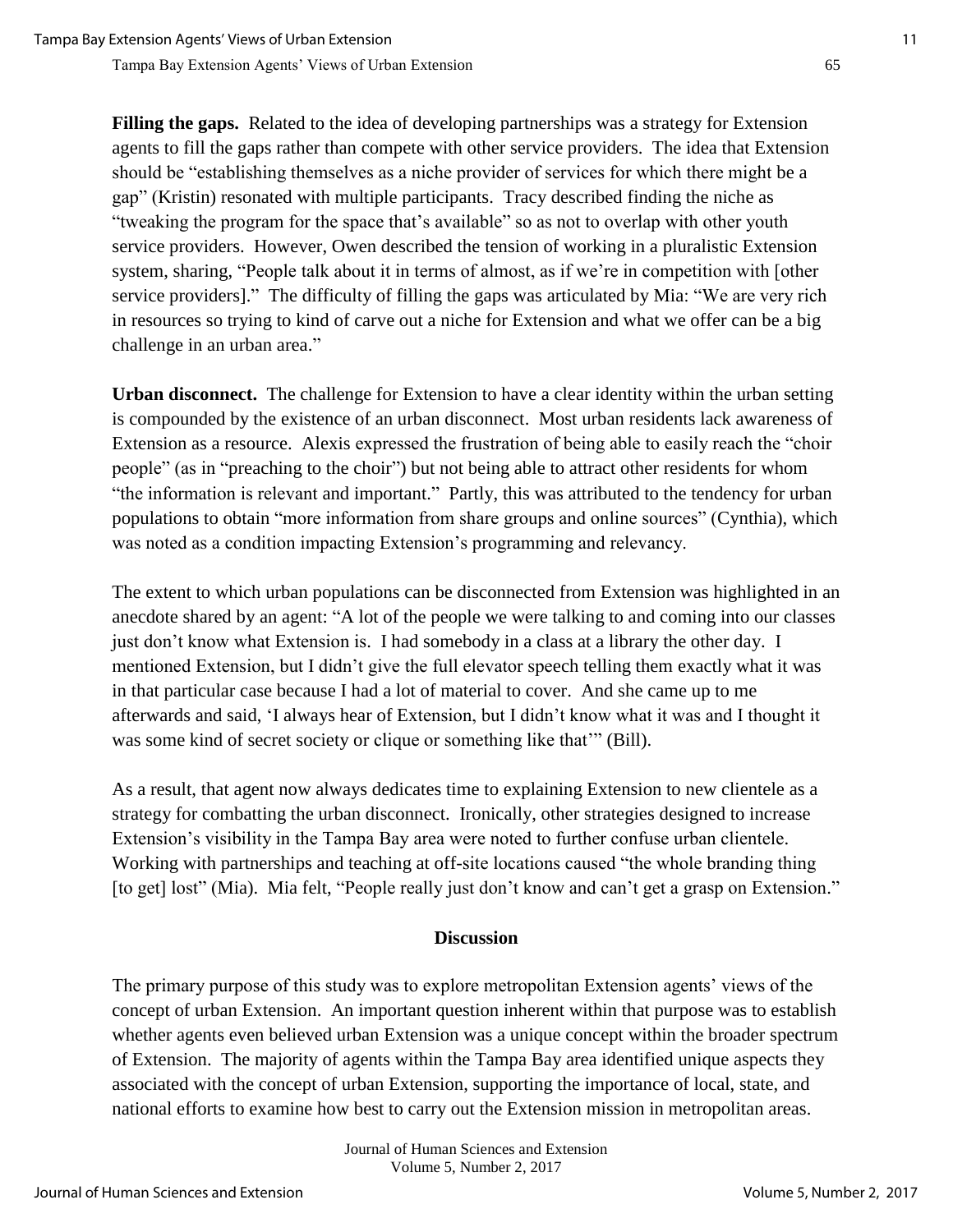Concern has sometimes been expressed about differentiating Extension based on geographic location of programming and audiences. Even within this small-scale qualitative study, an agent questioned the appropriateness of an "urban versus rural" approach. Consideration of this concern should focus on the unique aspects identified by the agents, which were context, clientele needs, and agent expertise. None of the agents suggested the *mission* of Extension was—or should be—different in an urban area. There is only one mission for Extension, regardless of where Extension is working.

Acknowledging the viewpoints expressed by the interviewed agents as legitimate is critical even those viewpoints which are in the minority. The agents in this study worked in counties that were all recognized as part of the Tampa Bay area, but Pinellas County is still different from Hillsborough and Pasco Counties. Pinellas is completely built out, and there is no section of the county which could be considered rural. In contrast, Pasco County is rapidly urbanizing but still retains a rural character on its eastern side. Hillsborough County is similar. As a result, it is possible agents in urbanizing counties experience different social pressures than their colleagues in completely urbanized counties. Further, addressing the challenge of delivering quality programming in two different contexts is likely to impact what an agent perceives as possible. Both of these factors are likely to influence attitudes toward urban Extension and related behaviors (Ajzen, 2012). Strong Extension leadership is needed to guide urbanizing counties in a manner that will provide crucial support to agents, facilitate open dialogue with traditional stakeholders, and lead to the development of new relationships with incoming residents.

Additionally, Extension leadership should carefully consider which behaviors are most likely to lead to the successful application of the Extension mission within urban areas and then work with agents to develop an organizational culture that values those behaviors. UF/IFAS Extension has made significant progress in this regard with the 2015 Strategic Plan for Extension in Metropolitan Areas. The strategic plan notes the need for professional development for "urban competencies." While the plan does not specifically identify which competencies qualify as "urban," both the plan and the data from this study emphasize the importance of partnerships and cooperating with other service providers to expand Extension's reach within the highly populated metropolitan areas. Developing and sustaining partnerships and other behaviors identified as desirable should be backstopped at the administrative level by linking their implementation to appraisal and rewards (Burke & Litwin, 1992) and proactively seeking applicants with experience building partnerships when screening for new hires within the Tampa Bay area.

A note of caution should be inserted when discussing the expansion of partnerships. Several agents addressed actively working with partners to deliver programming, which is certainly an effective strategy for reaching more and/or different audiences. Yet as identified in the findings, becoming a partner can come at the expense of establishing Extension's unique identity within the pluralistic Extension landscape of a major metropolitan area. Extension has had a persistent

> Journal of Human Sciences and Extension Volume 5, Number 2, 2017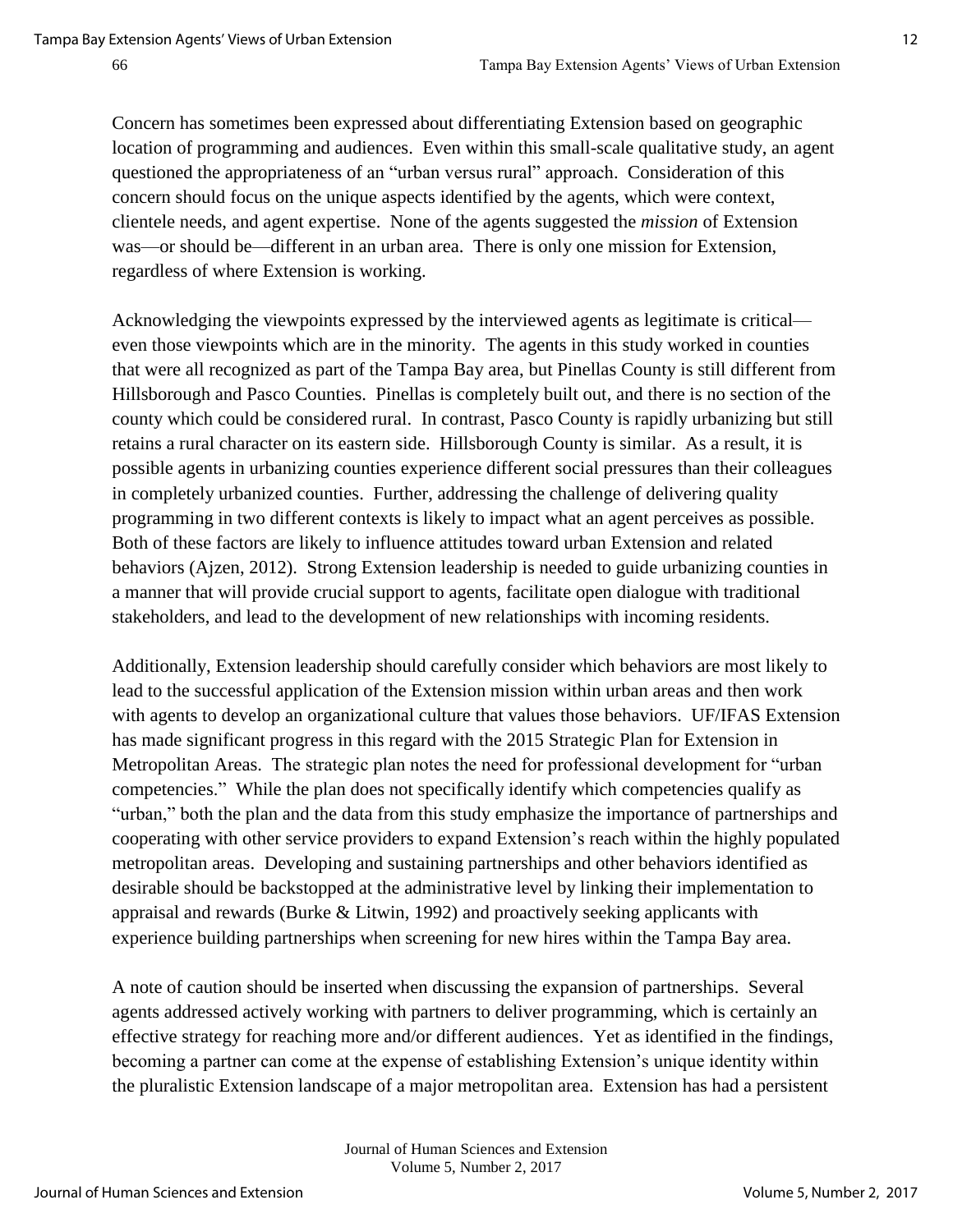problem branding itself (DeBord, 2007). Some insight into the nature of this problem is offered by this study; Extension has such incredible access to a wide variety of research-based knowledge that this study's agents tended to find ways to the fill the gaps rather than to claim an area of expertise and out-compete other service providers. Based on the authors' experience, agent turnover only exacerbates the problem as new agents usually do things differently than their predecessors. As a result, Extension ends up lacking any clear identity, and the majority of the urban population remains disconnected from the organization.

A 2004 case study of marketing UF/IFAS Extension conducted by Alberts, Wirth, Gilmore, Jones, and McWaters (2004) concluded

The public's awareness of IFAS/Extension and their belief that the information found there is the best information they can obtain at the lowest cost is key to Extension's success in the future...The threat to IFAS/Extension comes in its inability to identify those programs that are key to its success and retaining the proper staff to promote those programs. IFAS/Extension also needs to be aware of those areas where the private sector or other organizations are duplicating their efforts. ("IFAS/Extension's Current Situation," para. 4)

It is striking how much of what Alberts et al. (2004) wrote remains relevant more than a decade later and accurately outlines the experiences shared by the agents in this study. The lack of awareness within the urban population, the cost to clientele in terms of a lack of convenient options for accessing information, and potential duplication of efforts were all identified as challenges for agents working within the Tampa Bay area, yet an argument can easily be made that overcoming a legacy as the *best kept secret* is a challenge for Extension nationwide. Alberts et al.'s (2004) suggestion to identify programs that are "key to its success" ("IFAS/Extension's Current Situation," para. 4) and to make staffing decisions accordingly bears repeating as it resonates as a viable and necessary approach for improving Extension's visibility; however, restricting agents' freedom to build their own programs is counter to what many Extension agents see as attractive about Extension careers (Arnold & Place, 2010). Extension organizations seeking to increase their visibility within urbanized areas could most practically implement Alberts et al.'s (2004) solution by aligning open positions with key programs (not simply broad program areas) rather than mandating existing agents to adopt state-promoted programs.

Although this study focused on one metropolitan area, the themes and subthemes identified add to the national conversation about urban Extension by providing a snapshot of the views of a cross-section of Extension agents. This cross-section included agents who were enthusiastic about urban Extension—several Tampa Bay agents served on the committee that developed the urban Extension strategic plan—as well as those who were more conservative in their views.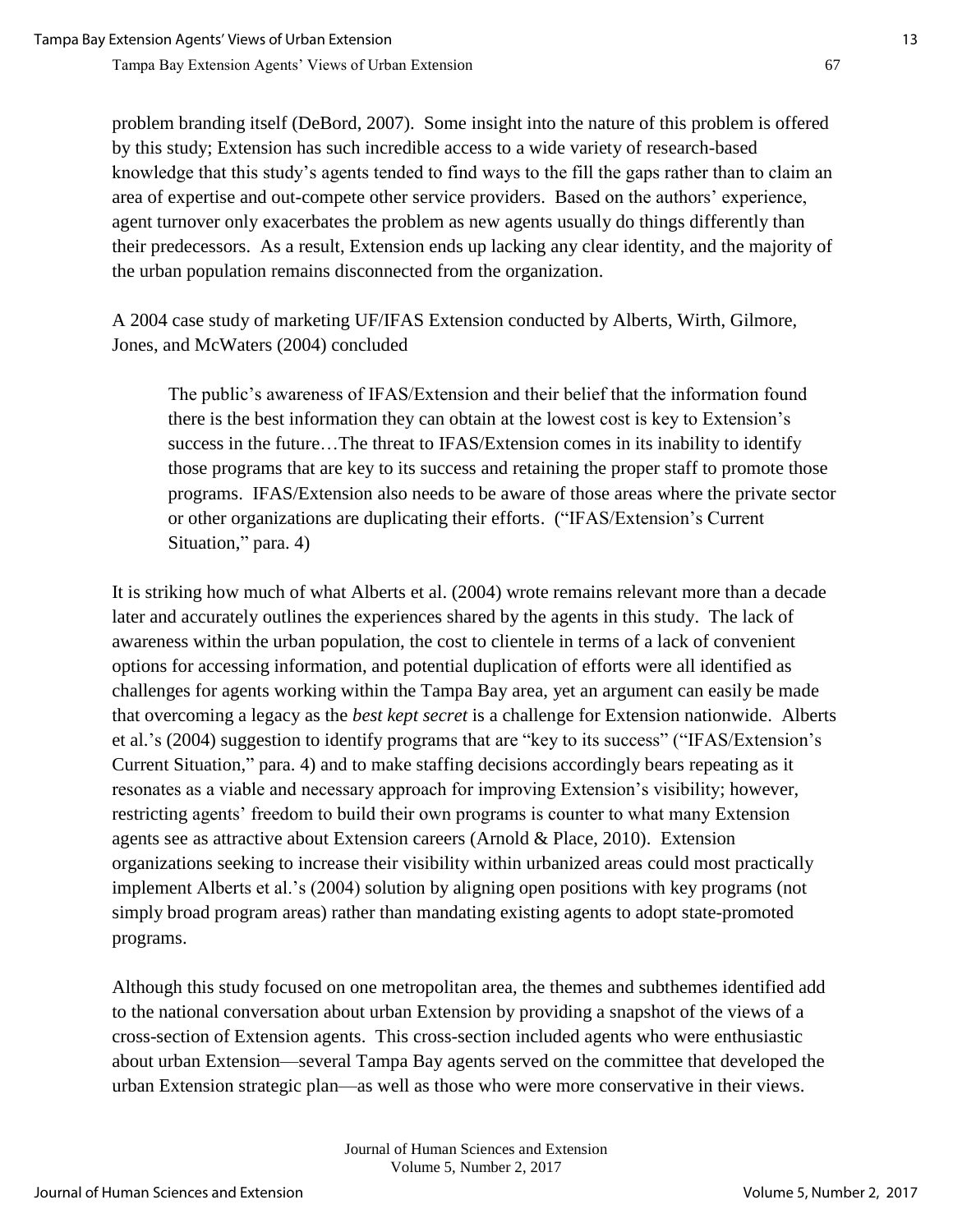Most metropolitan areas are likely to be staffed with individuals who fall along similar spectrums; making a concerted effort to hear all voices will lead to better outcomes for agents and the organization. Other state Extension systems are encouraged to conduct similar studies with their metropolitan-area agents as they craft their own plans for moving urban Extension forward.

#### **References**

- Ajzen, I. (2006). *TPB diagram*. Retrieved from http://people.umass.edu/aizen/tpb.diag.html
- Ajzen, I. (2012). The theory of planned behavior. In P. A. M. Van Lange, A. W. Kruglanski, & E. T. Higgins (Eds.), *Handbook of theories of social psychology* (Vol. 1, pp. 438–459). London, UK: Sage. doi:10.4135/9781446249215.n22
- Alberts, C. A., Wirth, F. F., Gilmore, K. K., Jones, S. J., & McWaters, C. D. (2004). A case study on marketing the Florida Cooperative Extension Service. *Journal of Extension*, *42*(4), Article 4FEA5. Retrieved from https://www.joe.org/joe/2004august/a5.php
- Arnold, S., & Place, N. (2010). What influences agents to pursue a career in Extension? *Journal of Extension, 48*(1), Article 1RIB1. Retrieved from https://www.joe.org/joe/2010february /rb1.php
- Burke, W. W., & Litwin, G. H. (1992). A causal model of organizational performance and change. *Journal of Management, 18*(3), 532–545. doi:10.1177/014920639201800306
- DeBord, K. (2007). How integrated Extension programming helps market Cooperative Extension: The North Carolina recommendation. *Journal of Extension, 45*(5), Article 5COM1. Retrieved from https://joe.org/joe/2007october/comm1.php
- Florida Metropolitan Planning Organization Advisory Council. (2010). *Florida: 2000/2010 Census urbanized areas: A project to map changes in Florida urbanized area boundaries between 2000 and 2010*. Retrieved from https://www.mpoac.org/download/florida\_mpo\_ information/Urbanized-Area-Maps-2000-2010.pdf
- Lincoln, Y. S., & Guba, E. G. (1985). *Naturalistic inquiry*. Newbury Park, CA: Sage.
- Merriam, S. B., & Tisdell, E. J. (2016). *Qualitative research: A guide to design and implementation* (4th ed.). San Francisco, CA: Jossey-Bass.
- Oxford Dictionary. (2016). *Definition of philosophy in English.* Retrieved from https://en.oxford dictionaries.com/definition/philosophy
- Seevers, B., Graham, D., & Conklin, N. (2007). *Education through Cooperative Extension* (2nd ed.). Columbus, OH: Curriculum Materials Service.
- University of Florida's Institute for Food and Agricultural Sciences Extension (UF/IFAS Extension). (2015). *Strategic plan for Extension in metropolitan regions*. Retrieved from http://extadmin.ifas.ufl.edu/urban.shtml
- U.S. Census Bureau. (2010). *Race and Hispanic origin.* Retrieved from http://www.census.gov/ quickfacts